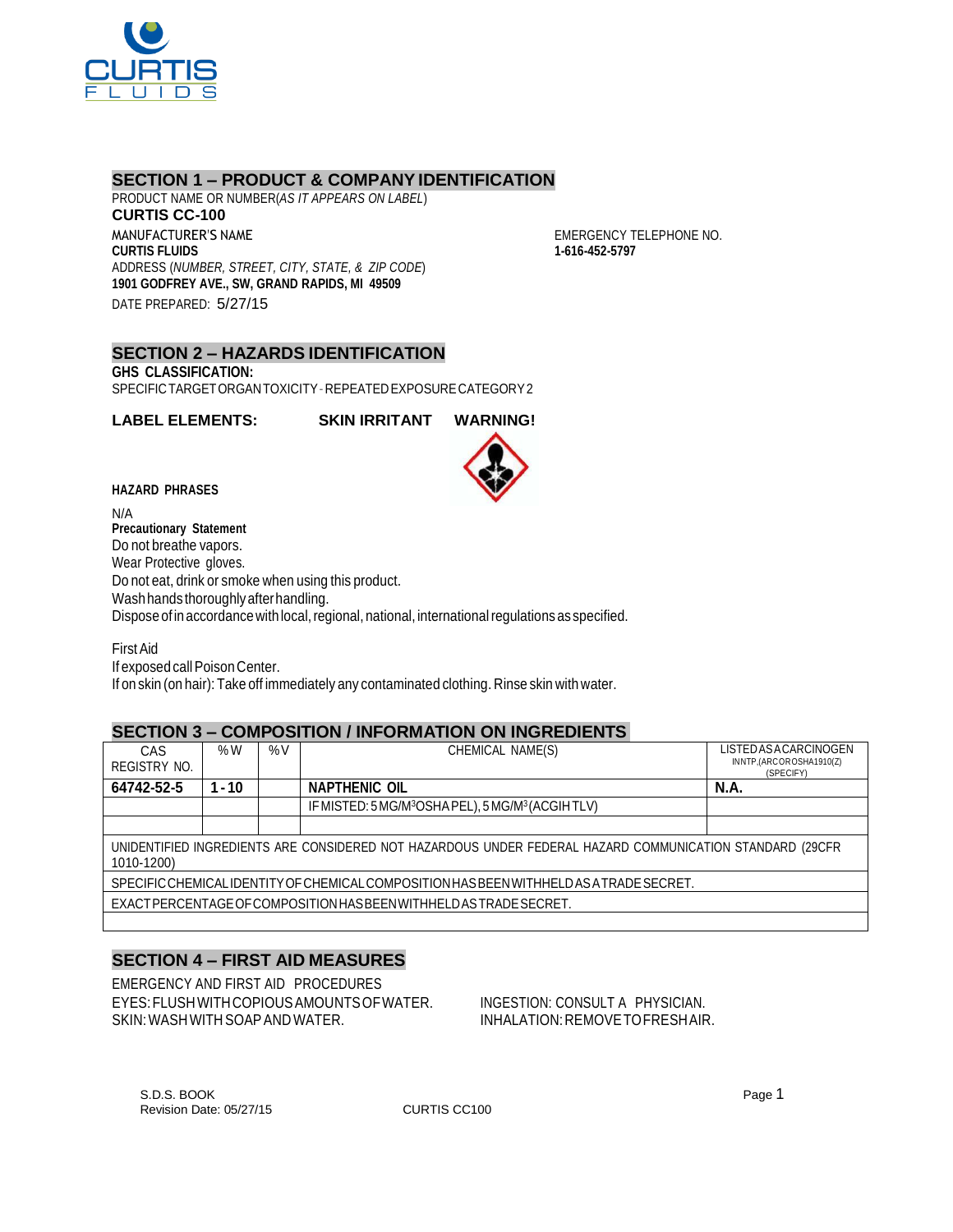

# **SECTION 5 – FIRE FIGHTING MEASURES**

FLASH POINT METHOD USED

FLAMMABLE LIMITS NA LEL UEL

**NOT. DET. NOT. DET.**

**N/A N/A** EXTINGUISHING MEDIA **N/A** SPECIAL FIRE FIGHTING PROCEDURES **N/A** UNUSUALFIREAND EXPLOSION HAZARDS **N/A**

### **SECTION 6 – ACCIDENTAL RELEASE MEASURES**

STEPSTOBETAKEN IN CASE MATERIAL IS RELEASED OR SPILLED **CONTAIN SPILL. REMOVE WITH GROUNDED SUCTION PUMP TO SALVAGECONTAINER.DONOTFLUSHTOSEWERS.COVERWITHABRASIVE/ABSORBENTMATERIALTOAVOIDSLIPPERY SURFACES.**

CERCLA (Superfund) REPORTABLE QUANTITY (in lbs.) **N/A**

RCRAHAZARDOUSWASTENO.(40CFR261.33) **TREATASOILYWASTEASLOCAL,STATE,FEDERAL REGULATIONSPERMIT.** VOLATILEORGANIC COMPOUND (VOC)(as packaged, minus water) **N/A**

= Theoretical lb. Gal **N/A** Analytical lb. Gal **N/A**

# **SECTION 7 – HANDLING AND STORAGE**

PRECAUTIONSTOBETAKENINHANDLINGANDSTORING **KEEPFROM FREEZING FOREASEINHANDLING**

OTHER PRECAUTIONS **GOOD PERSONAL HYGIENE SHOULD ALWAYS BE PRACTICED.**

### **SECTION 8 – EXPOSURE CONTROL / PERSONAL PROTECTION**

RESPIRATORY PROTECTION (SPECIFY TYPE) **NONE DEEMED NEEDED.** VENTILATION LOCAL EXHAUST (Specify Rate) **ONLYIFMISTED.** SPECIAL **N/A**

MECHANICAL (General) (Specify Rate) **ONLYIFMISTED.** OTHER **N/A**

PROTECTIVEGLOVES(SpecifyType) **OIL/WATERRESISTANT** EYE PROTECTION(SpecifyType)**CHEMICALGOGGLES** OTHERPROTECTIVEEQUIPMENT **NONENORMALLY NEEDED. GOODPERSONALHYGIENESHOULDALWAYSBEPRACTICED.**

### **SECTION 9 – PHYSICAL AND CHEMICAL PROPERTIES**

| APPEARANCE, ODOR AND ODOR THRESHOLD              |                               |                          |
|--------------------------------------------------|-------------------------------|--------------------------|
| AMBER LIQUID, TRANSPARENT SOLUTION, BLAND ODOR   |                               |                          |
| $pH = 9.3 (@10%)$                                | MELTING POINT                 | FREEZING POINT $<$ 32º F |
| BOILING POINT 210° F                             | FLASH POINT N/A               |                          |
| EVAPORATION RATE N/A                             | FLAMMABILITY N/A              |                          |
| UPPER/LOWER FLAMMABILITY OR EXPLOSIVE LIMITS N/A |                               |                          |
| VAPOR PRESSURE N/A                               |                               |                          |
| VAPOR DENSITY N/A                                | RELATIVE DENSITY 1.02         |                          |
| SOLUBILITY IN WATER COMPLETE                     |                               |                          |
| PARTITION COEFFICIENT: N/A                       |                               |                          |
| AUTO IGNITION TEMPERATURE N/A                    | DECOMPOSITION TEMPERATURE N/A |                          |
| VISCOSITY N/D                                    |                               |                          |